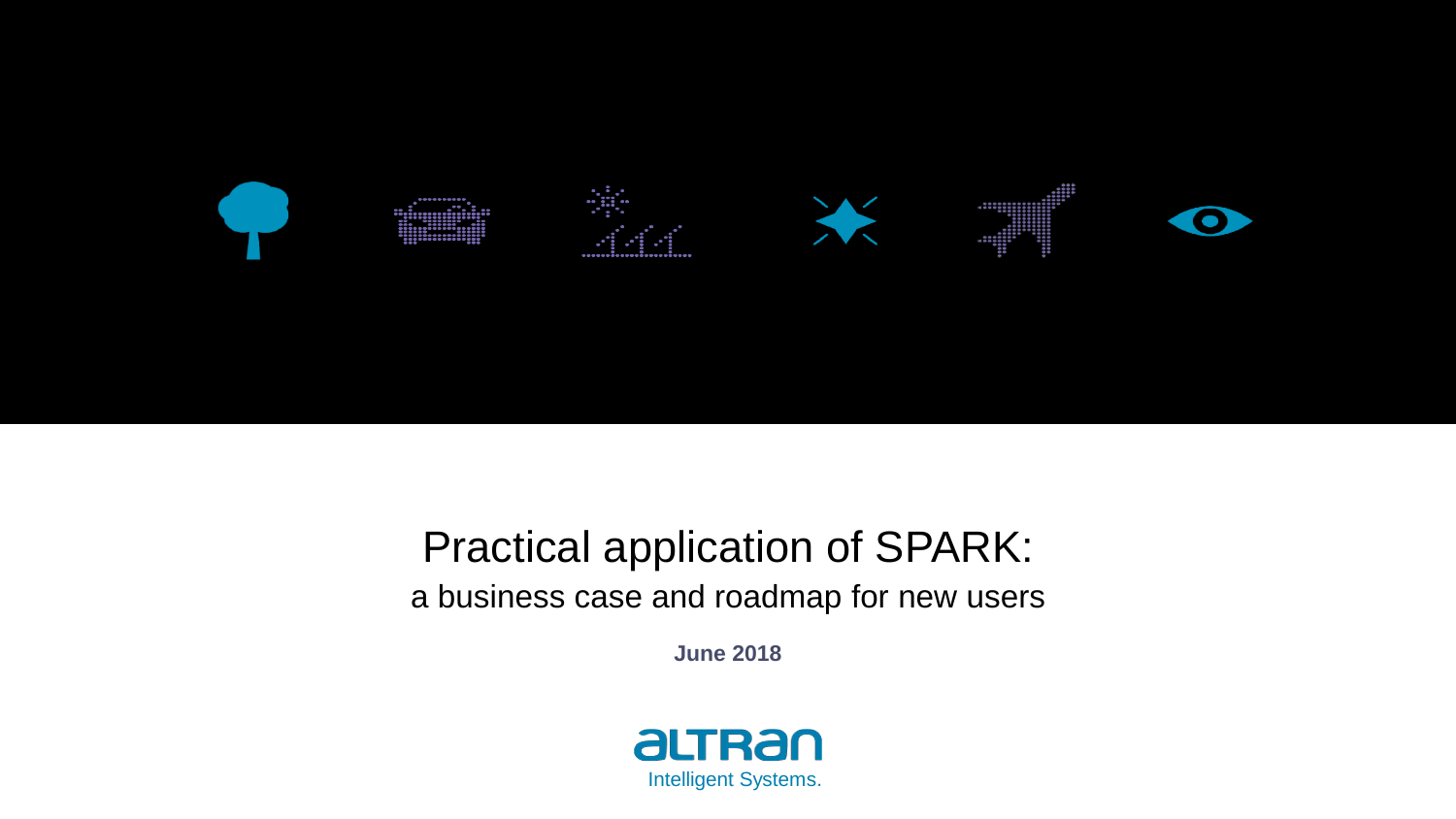#### **Overview**

**1** Altran **2** SPARK – Levels of **Assurance 3** Historical **Perspective** Users **5** The Business Case

**4** Guidance for New

**6** Conclusions

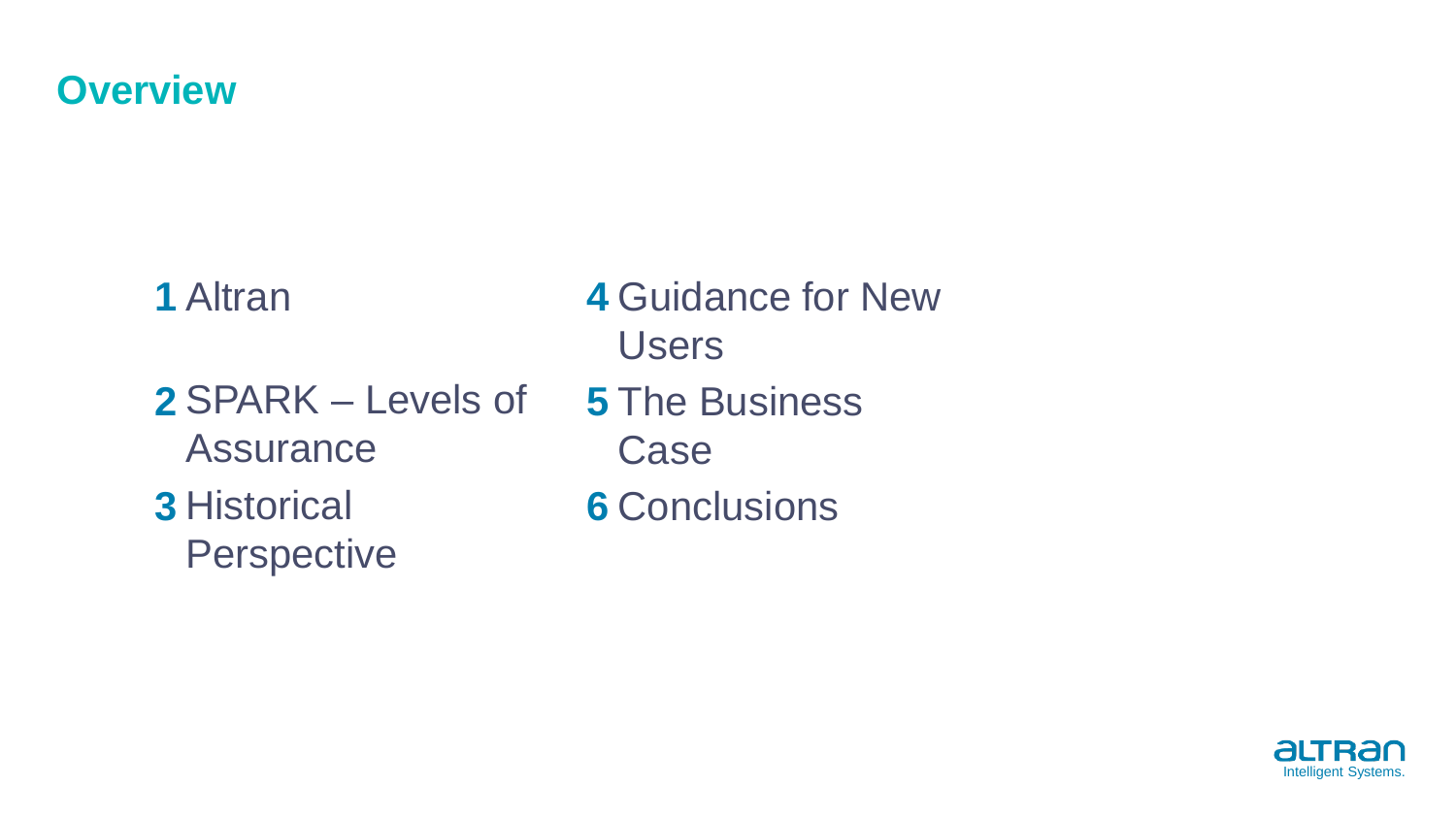

+44,000 EMPLOYEES

~€3Bn 2017 REVENUES

20+ **COUNTRIES** 

- **ALTRAN…**
- **IS a global leader in Engineering and R&D** Services
- **Works with 300 of the top 500 Companies in the world**
- Is active in many **different industries**, allowing us to have second to none insights and cross industry fertilization capabilities.
- Is the 1<sup>st</sup> engineering partner of Airbus, PSA, and ranked as Strategic partner by more than 50 companies...

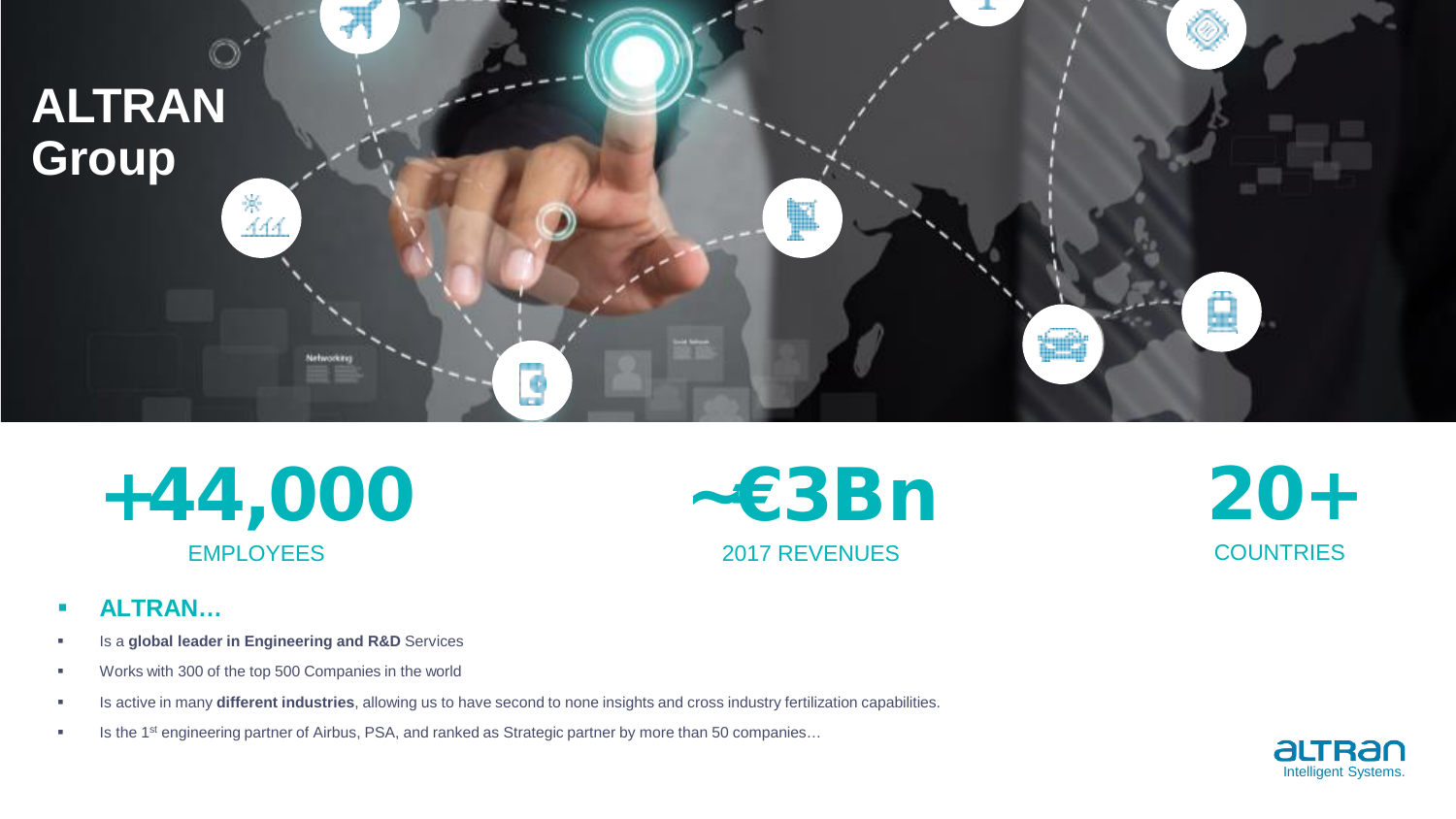#### **Intelligent Systems Expertise Centre – Our World:**



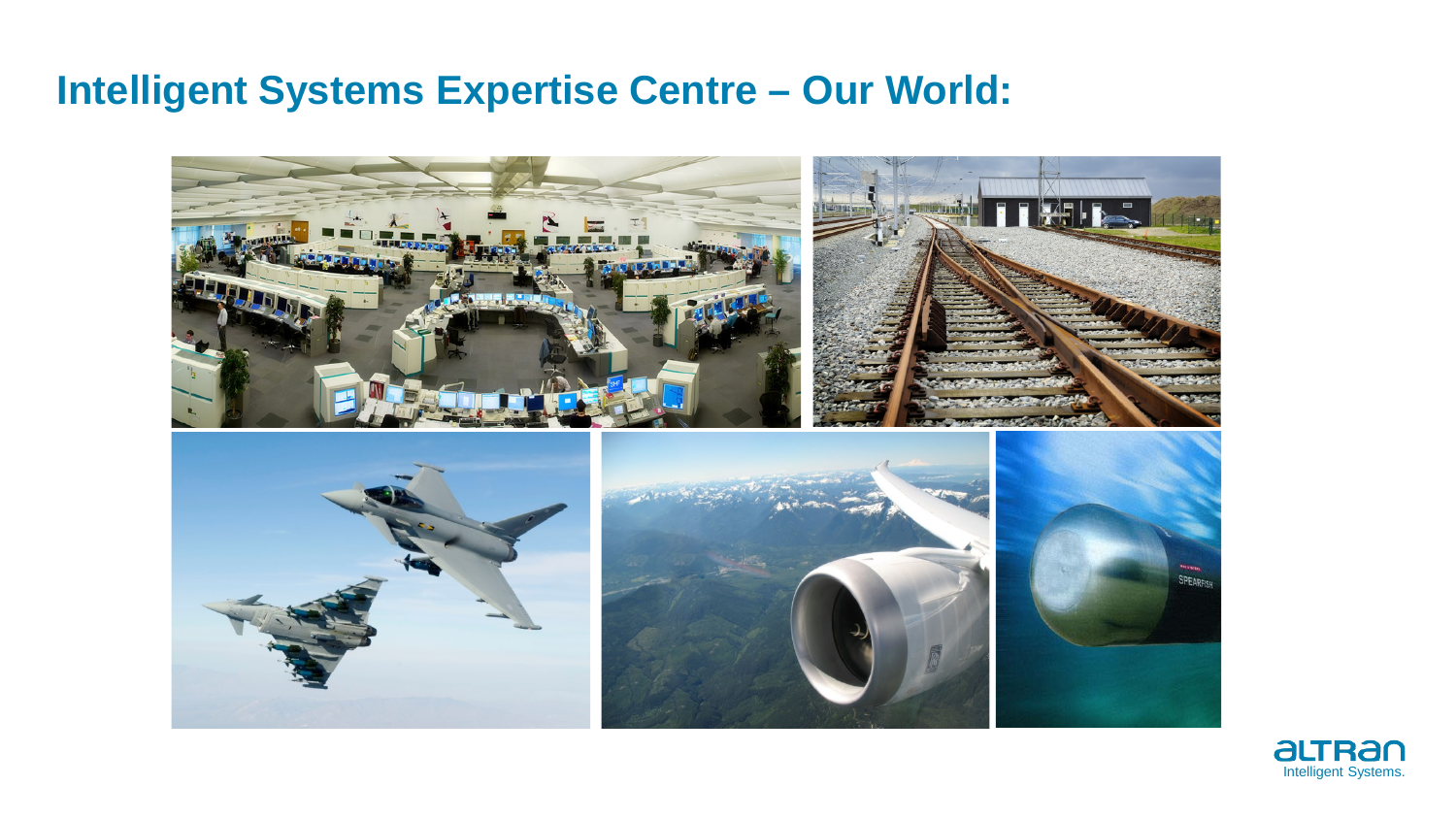## **What is SPARK?**

- $\blacksquare$  SPARK is  $\dots$ 
	- › a language
	- › a toolset
	- › a design approach
	- … for the development of high-integrity software



■ And a way to (formally) address a rich set of verification objectives ...

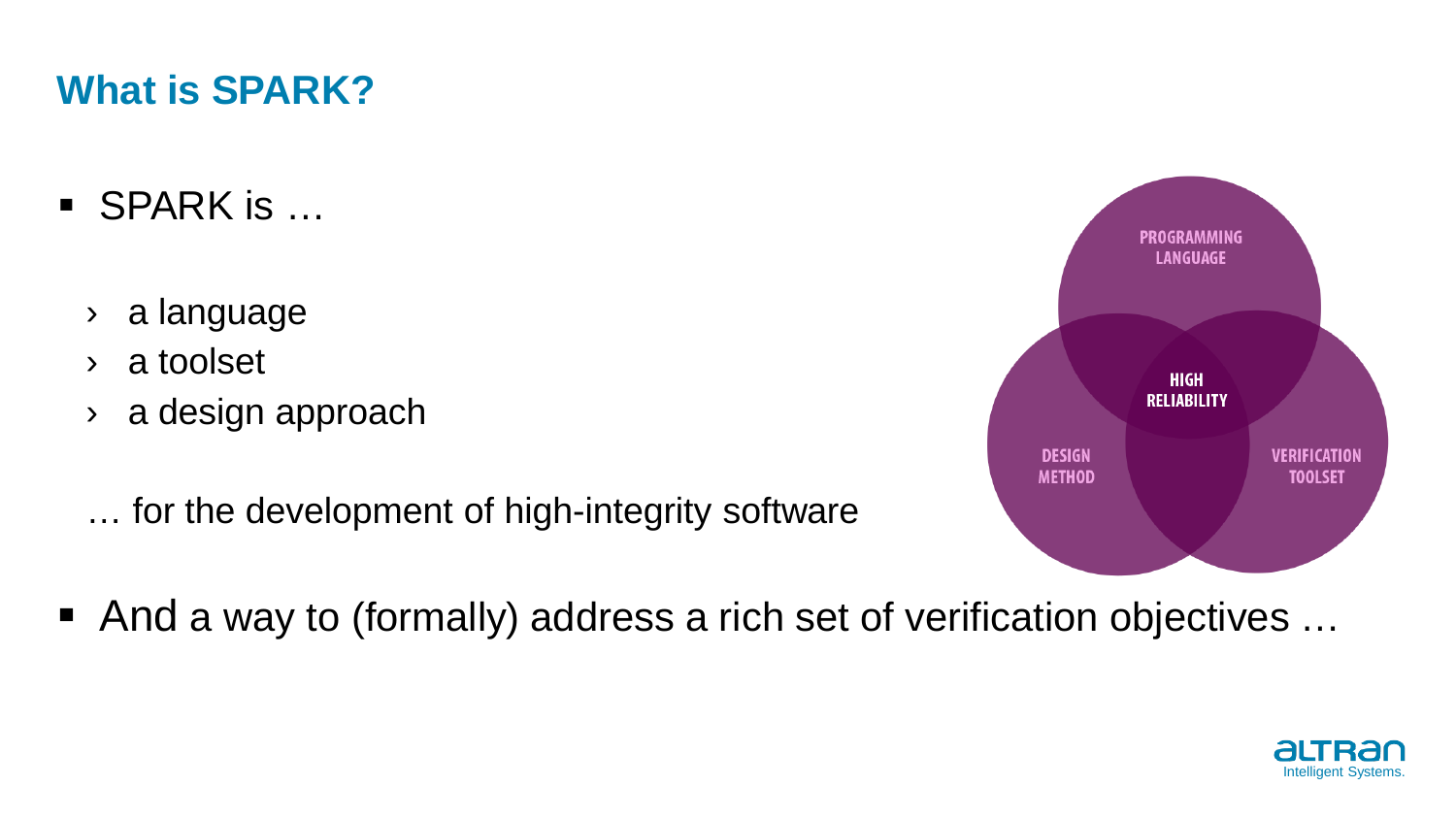# **Which Verification Objectives?**

- **Language subset**
- Coding standard
- Variable initialisation
- Aliasing
- Data flow
- **F** Information flow
- Type safety
- Absence of run time exceptions
- **Buffer overflow** underflow
- **Null pointers** Divide-by-zero
- **Numeric** overflow/underflow
- Contracts
- **Security properties**
- **Safety properties**
- Functional correctness

...

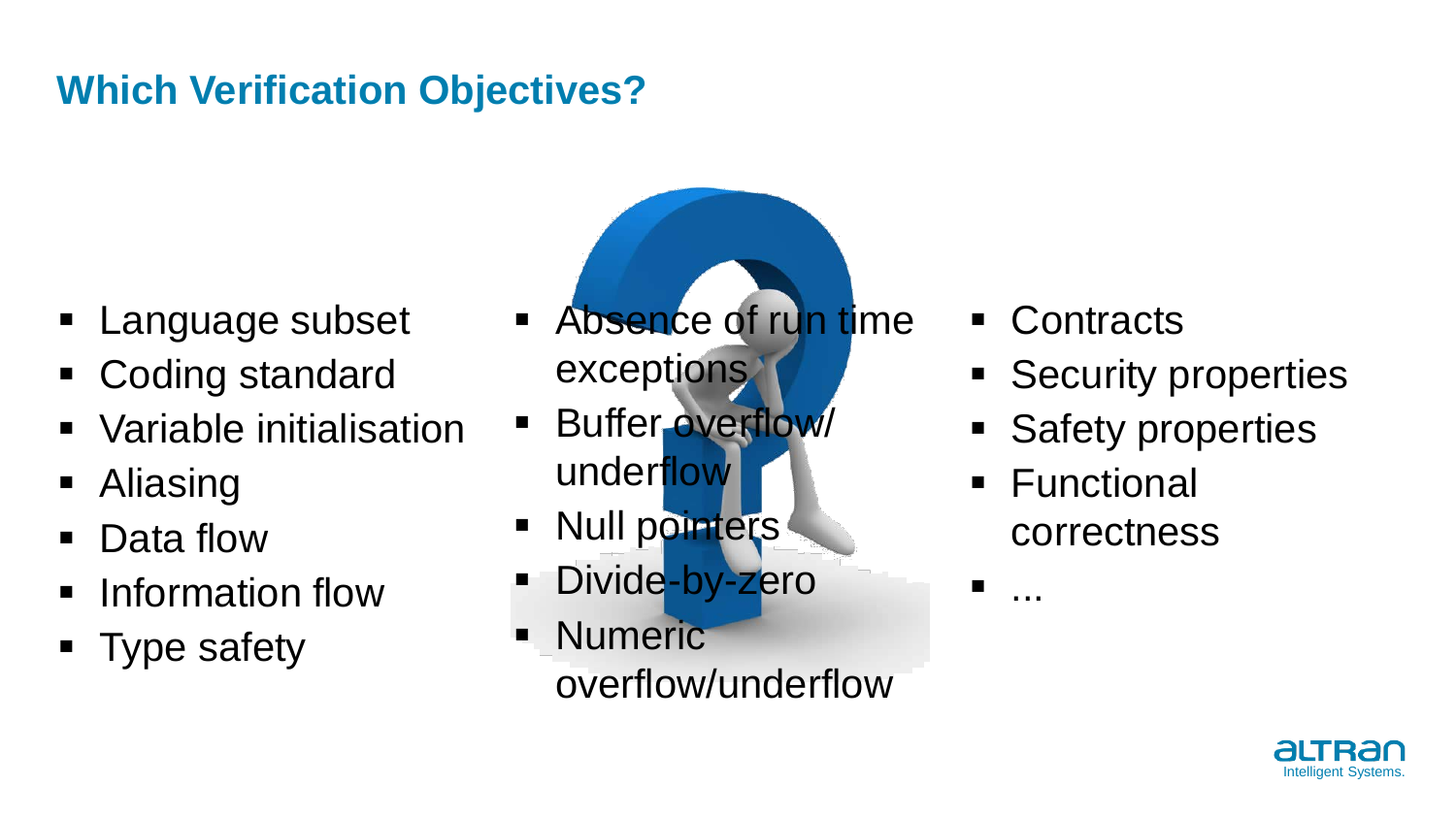### **Context Matters**

- No single answer to the above. It depends on:
	- › Integrity level
	- › Regulatory framework
	- › Overall assurance plan
	- › Assumptions
	- › Dependencies
	- $\rightarrow$  Where to draw the boundary

… to name a few

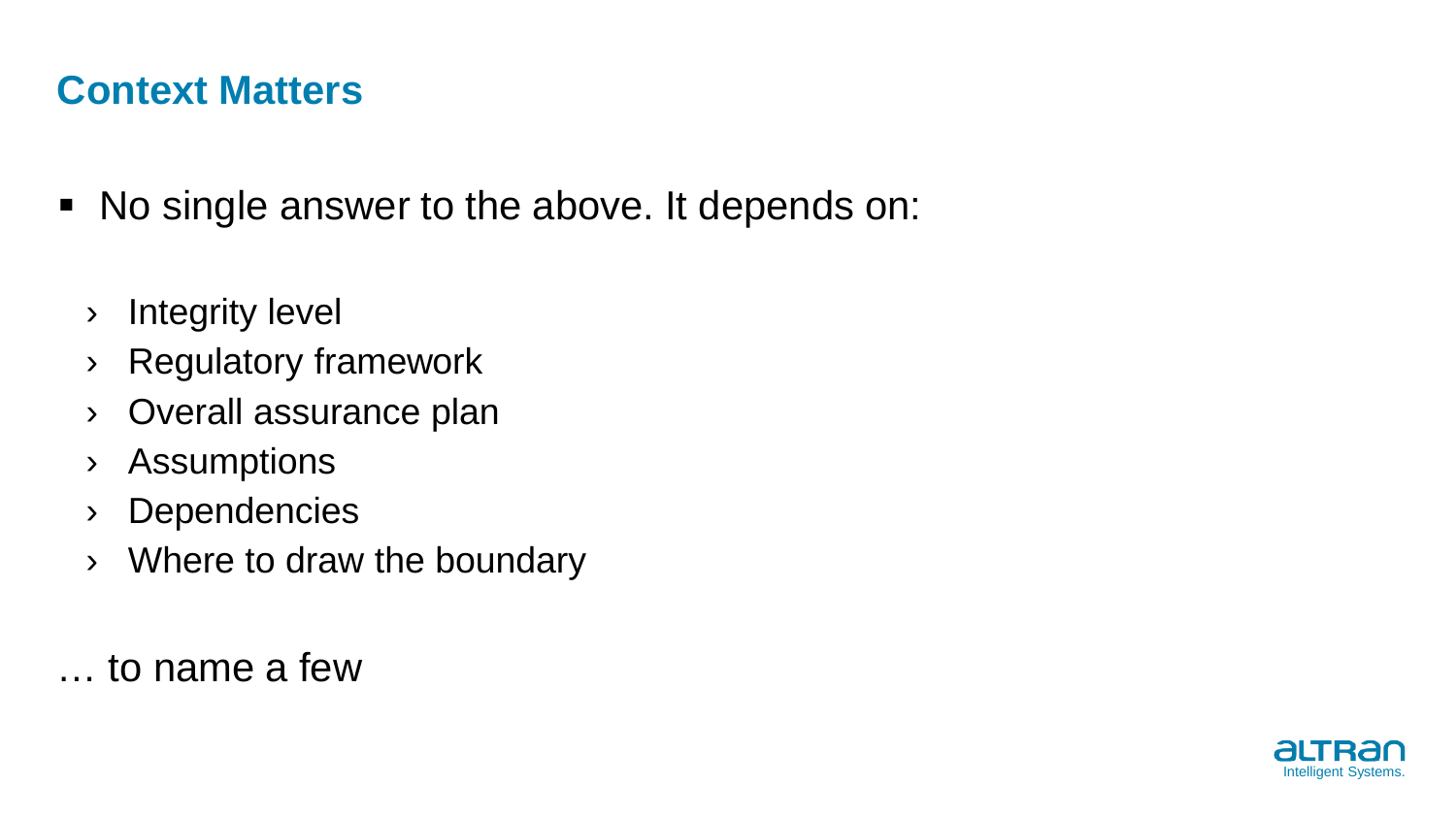### **Levels of Assurance**

- For new users, a framework has been proposed by AdaCore & Thales [1] that breaks the verification objects into a scale of "SPARK Assurance Levels":
	- 1. Stone level valid SPARK
	- 2. Bronze level initialization and correct data flow
	- 3. Silver level absence of run-time errors (AoRTE)
	- 4. Gold level proof of key properties
	- 5. Platinum level full functional correctness
- Successfully applied by Thales [2]

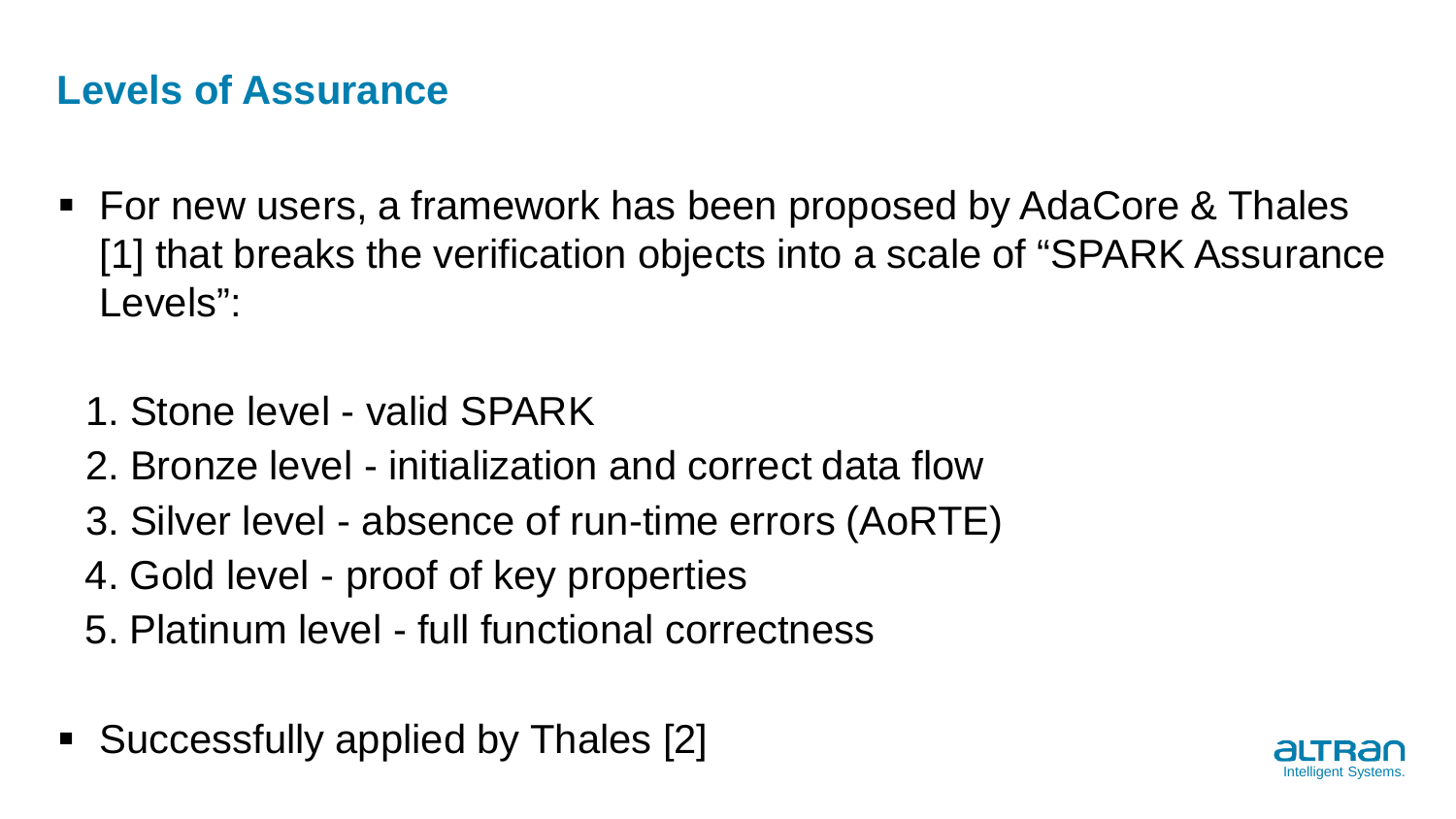# **Historical Perspective**

| <b>Software Integrity Level</b> |            | <b>SPARK Assurance Level</b> |               |             |          |
|---------------------------------|------------|------------------------------|---------------|-------------|----------|
| <b>DAL</b>                      | <b>SIL</b> | <b>Bronze</b>                | <b>Silver</b> | <b>Gold</b> | Platinum |
| A                               | 4          |                              |               |             |          |
| B                               | 3          |                              |               |             |          |
| C                               | ◠          |                              |               |             |          |
| D                               |            |                              |               |             |          |
|                                 | 0          |                              |               |             |          |

- Stone level is not represented as it is more an intermediate level during adoption of SPARK than a target assurance level.
- "SIL-0" is an informal (but widely-used) term => "software below SIL-1 but which is still well-engineered"
- Other scales are also relevant for secure systems eg. Common Criteria

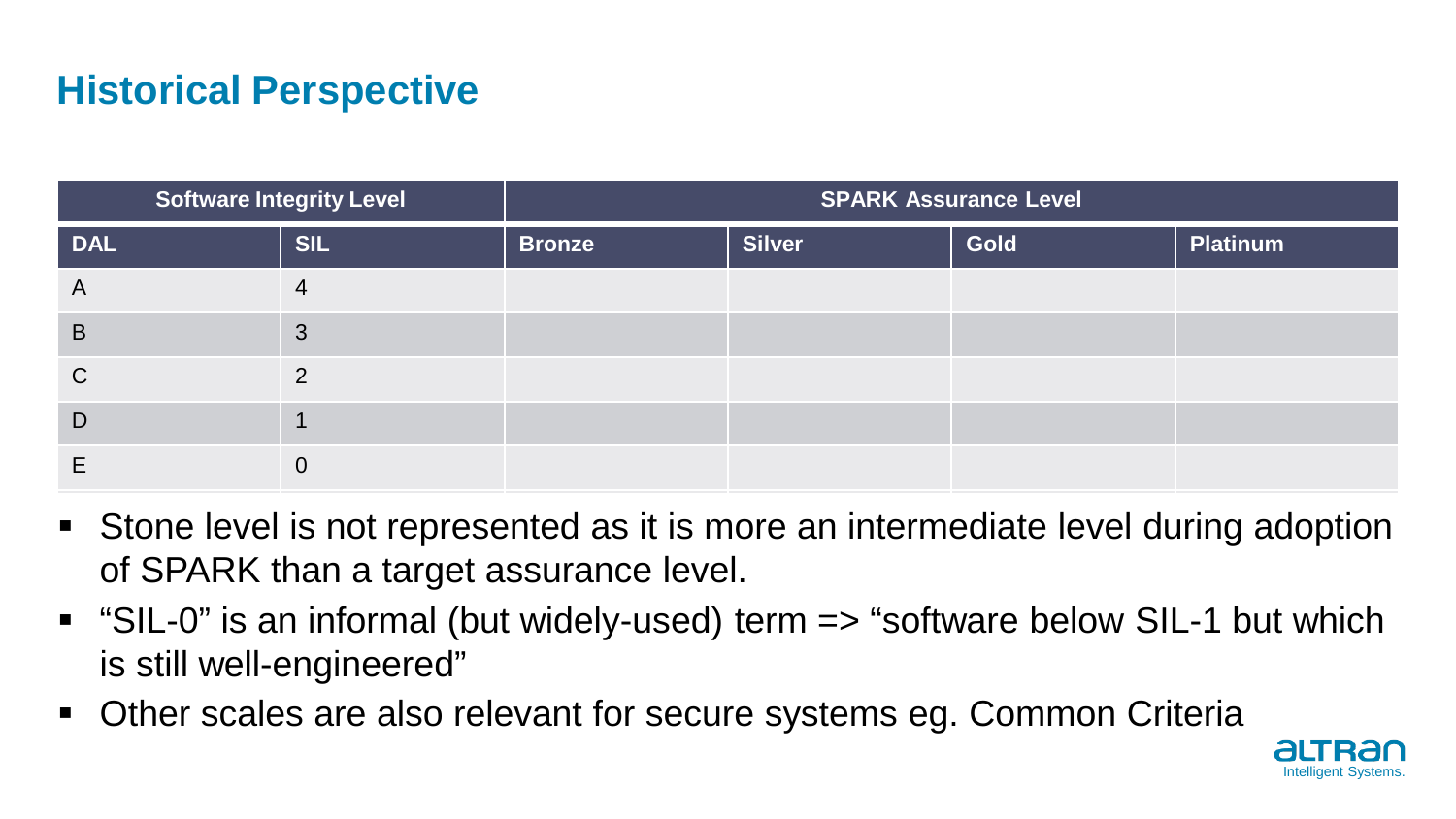### **Previous Projects**

| <b>Software Integrity Level</b> |            | <b>SPARK Assurance Level</b> |                       |                    |                            |  |
|---------------------------------|------------|------------------------------|-----------------------|--------------------|----------------------------|--|
| <b>DAL</b>                      | <b>SIL</b> | <b>Bronze</b>                | <b>Silver</b>         | Gold               | Platinum                   |  |
| A                               | 4          |                              |                       | Tokeneer<br>C-130J | Project-P<br><b>SHOLIS</b> |  |
| B                               | 3          | <b>MGKC</b>                  | iFACTS / Foursight    | Project-U          |                            |  |
| $\mathsf{C}$                    | C          |                              | (SHOLIS)<br>Project E |                    |                            |  |
| D                               |            |                              |                       |                    |                            |  |
| E                               | 0          |                              |                       |                    |                            |  |

- **Previous Projects:** 
	- › Tokeneer, C-130J, SHOLIS (SIL-4 subset), Project-P
	- › MGKC, iFACTS/Foursight, Project-U
	- › Project-E, SHOLIS (SIL-2 subset)
- Underlying trend higher SIL => higher assurance level

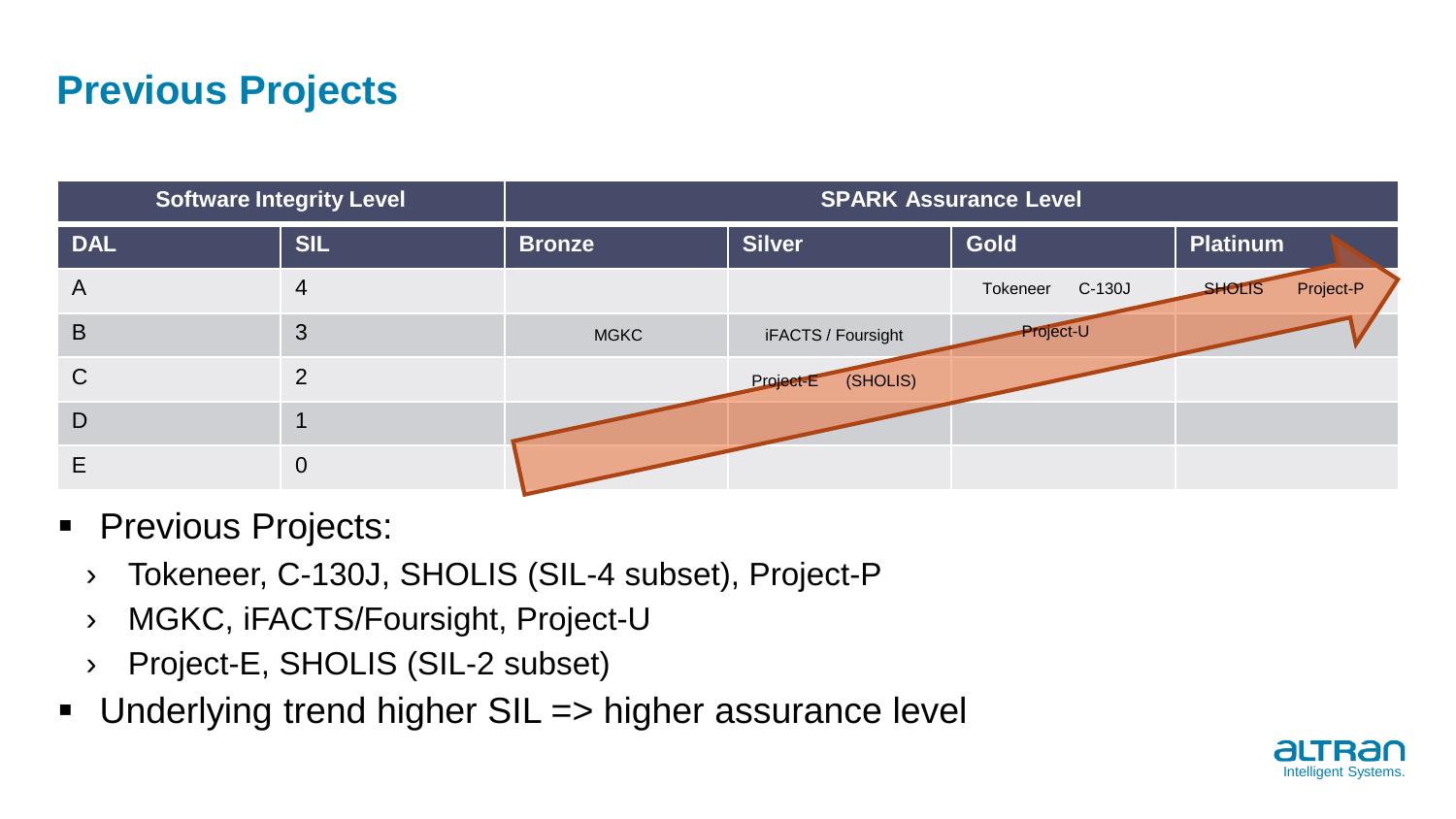### **Guidance**

| <b>Software Integrity Level</b> |               | <b>SPARK Assurance Level</b> |                                                      |                      |                            |  |
|---------------------------------|---------------|------------------------------|------------------------------------------------------|----------------------|----------------------------|--|
| <b>DAL</b>                      | <b>SIL</b>    | <b>Bronze</b>                | <b>Silver</b>                                        | <b>Gold</b>          | <b>Platinum</b>            |  |
| A                               | 4             |                              |                                                      | Tokeneer<br>$C-130J$ | Project-P<br><b>SHOLIS</b> |  |
| B                               | 3             | <b>MGKC</b>                  | iFACTS / Foursight                                   | Project-U            |                            |  |
| $\mathsf{C}$                    | $\mathcal{D}$ |                              | (SHOLIS)<br>Project-E<br>$\mathcal{O}^{\mathcal{C}}$ |                      |                            |  |
| D                               |               |                              |                                                      |                      |                            |  |
| E                               | 0             |                              |                                                      |                      |                            |  |

- We identify three broad categories for guidance:
	- 1. At highest SIL/DAL, Silver is a minimum and may go up to Platinum
	- 2. At medium SIL/DAL, Silver is a minimum and could go up to Gold
	- 3. At lowest SIL/DAL, Silver is still default but could be weakened to Bronze
- Silver is the "Gold Standard"  $\odot$

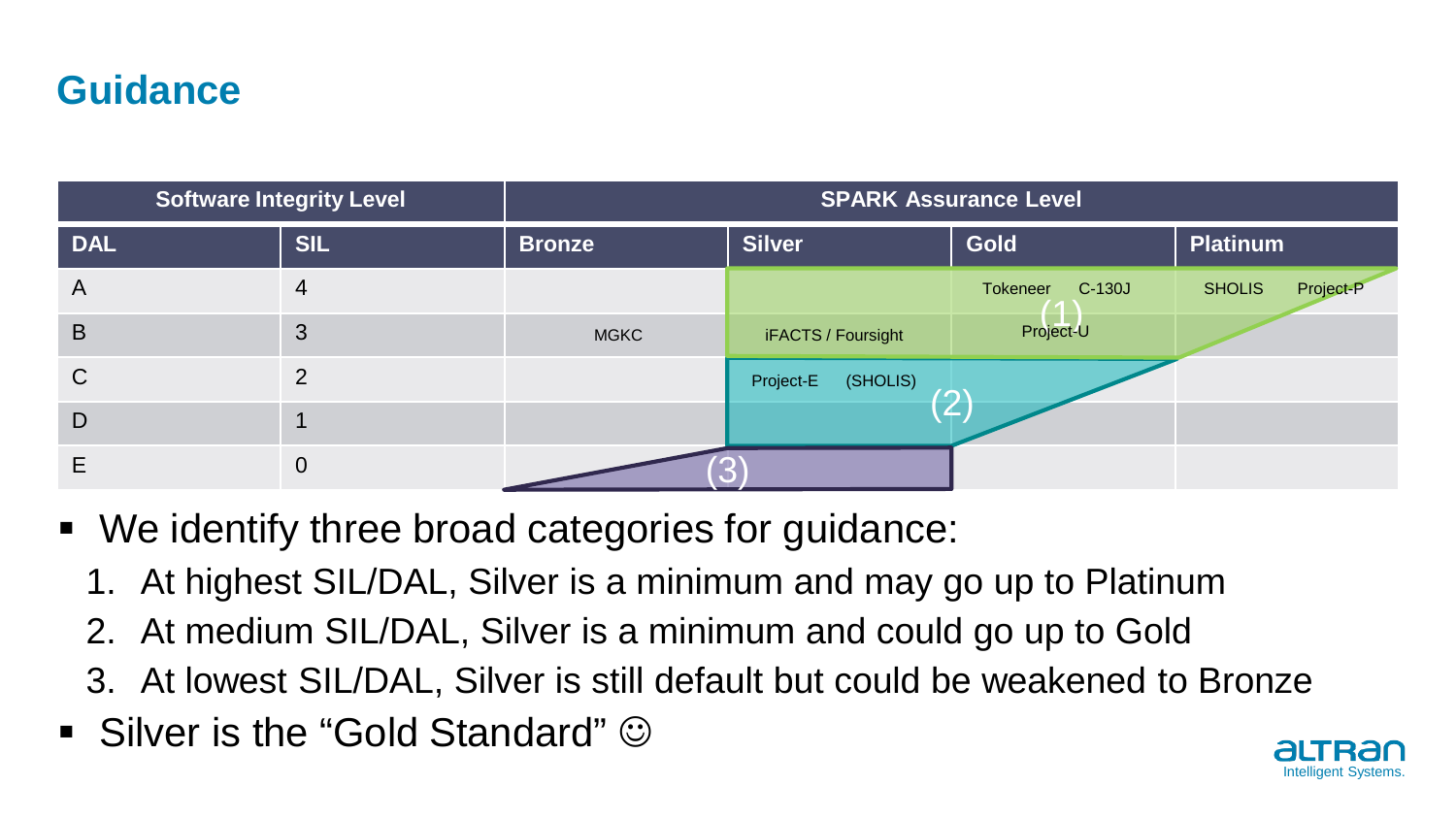# **The SPARK Boundary**

- An equally important decision (to Assurance Level) is where to draw the boundary
- SPARK even allows software to be safely partitioned within the same application
- SHOLIS is an example of this:
	- › SIL-4 part at Platinum (Full functional proof)
	- › SIL-2 part at Silver (AoRTE)
- The non-interference between different sections of the code was assured by the use of information flow analysis
- Contracts ("Derives") not considered by the Assurance Levels are attached to each subprogram and checked by the tools

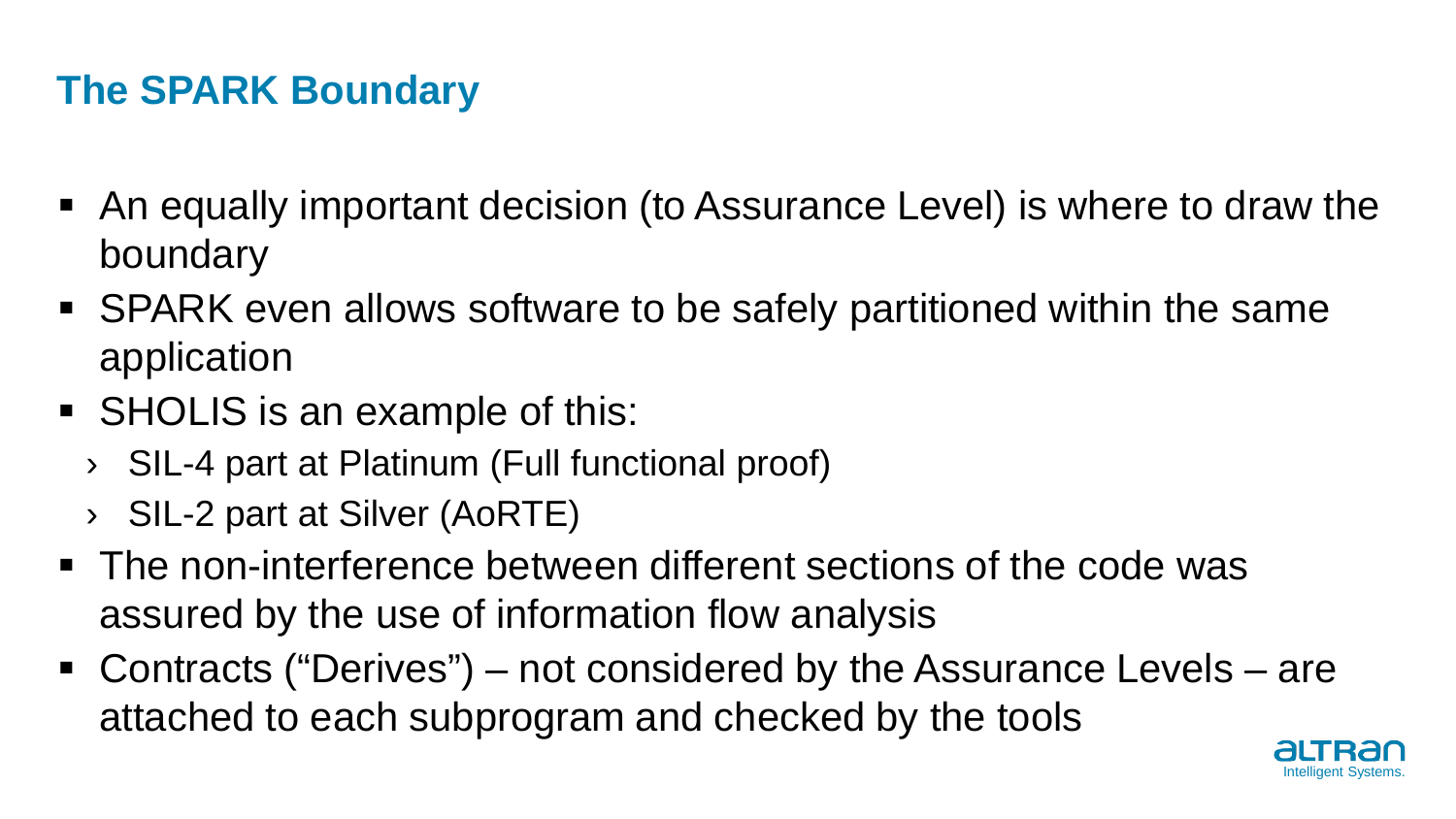### **Hybrid Approaches**

- Project-P is most recent, and takes advantage of the dual nature of contracts in SPARK 2014
- A hybrid verification strategy (ConTestor) where the SPARK contracts are being used for dual purpose
	- › Static formal verification (proof) of implementation against contracts
	- To provide an oracle (expected outcome) on dynamic tests
- Test cases for the integrated code are generated using constrainedrandom test generation
- If no exceptions are raised during execution then the code passed the test case
- Intelligent Systems. Completeness is measured in terms of a set of independently specified verification conditions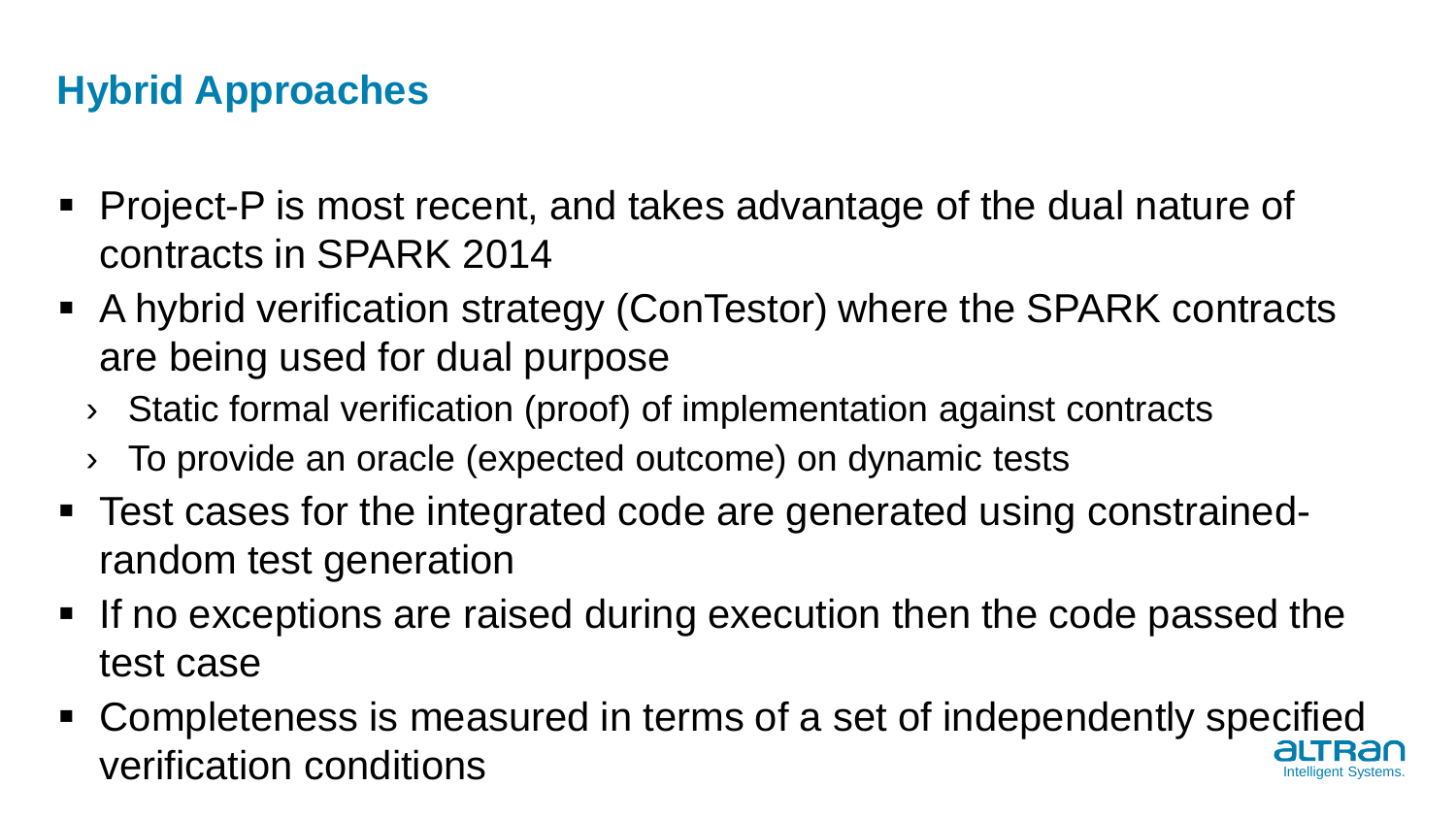#### **SPARK – The Business Case**

- We don't just do this for the 'normal engineering reasons' (time/cost/quality) – for which there is plenty of evidence eg. C-130J [3], SHOLIS [4]
- It also gives us commercial differentiation through the ability to offer software warranties …

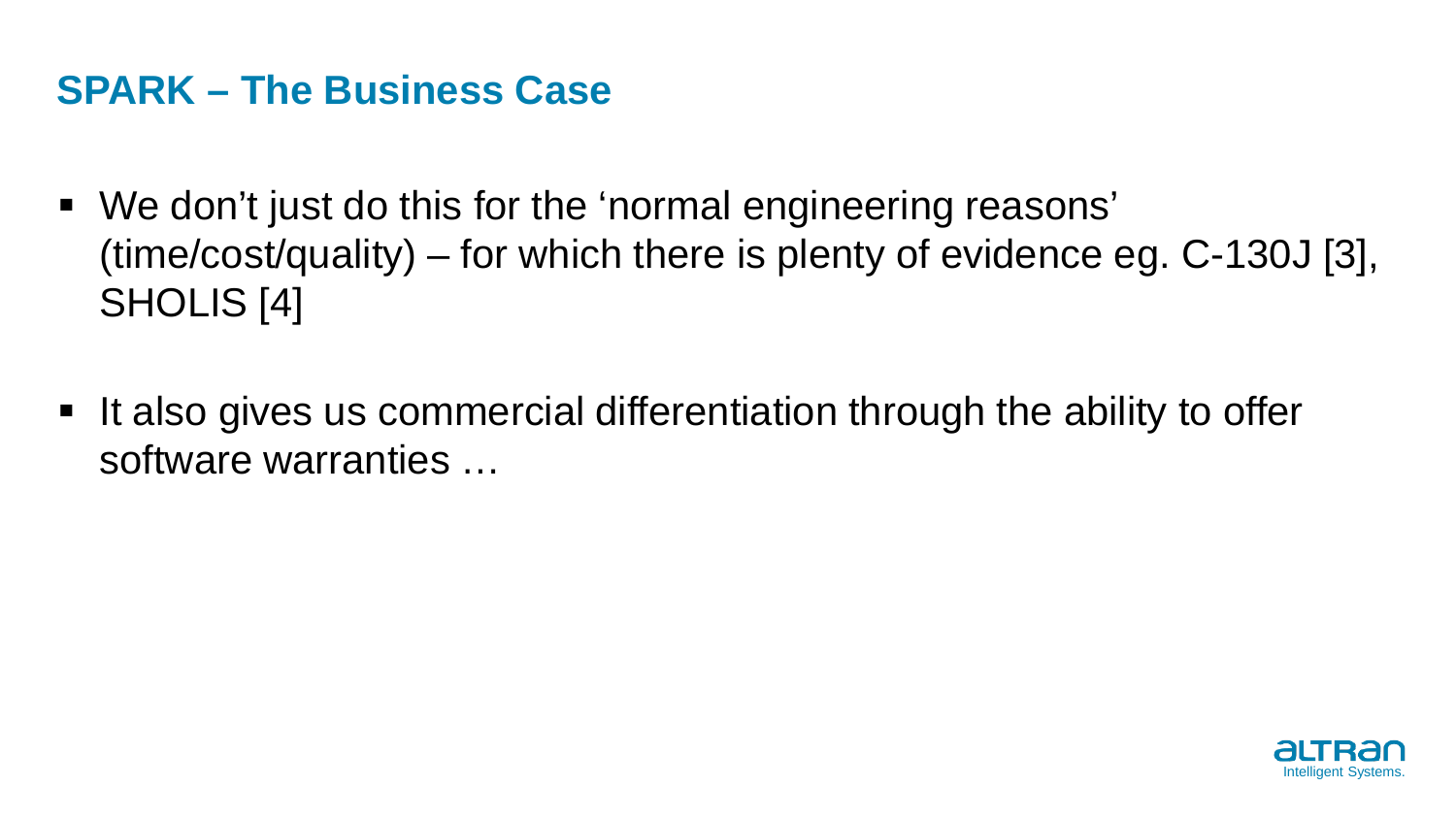### **Legal Context (UK & Europe)**

- Products are covered by a body of law and can be guaranteed
- Software is not a "product"
	- › Buyer is not protected by product law
	- › Best efforts are good enough
	- › (Aside: Installing it onto hardware makes it a product!)
- Warranties help the buyer by shifting some of the risk/responsibility onto the supplier

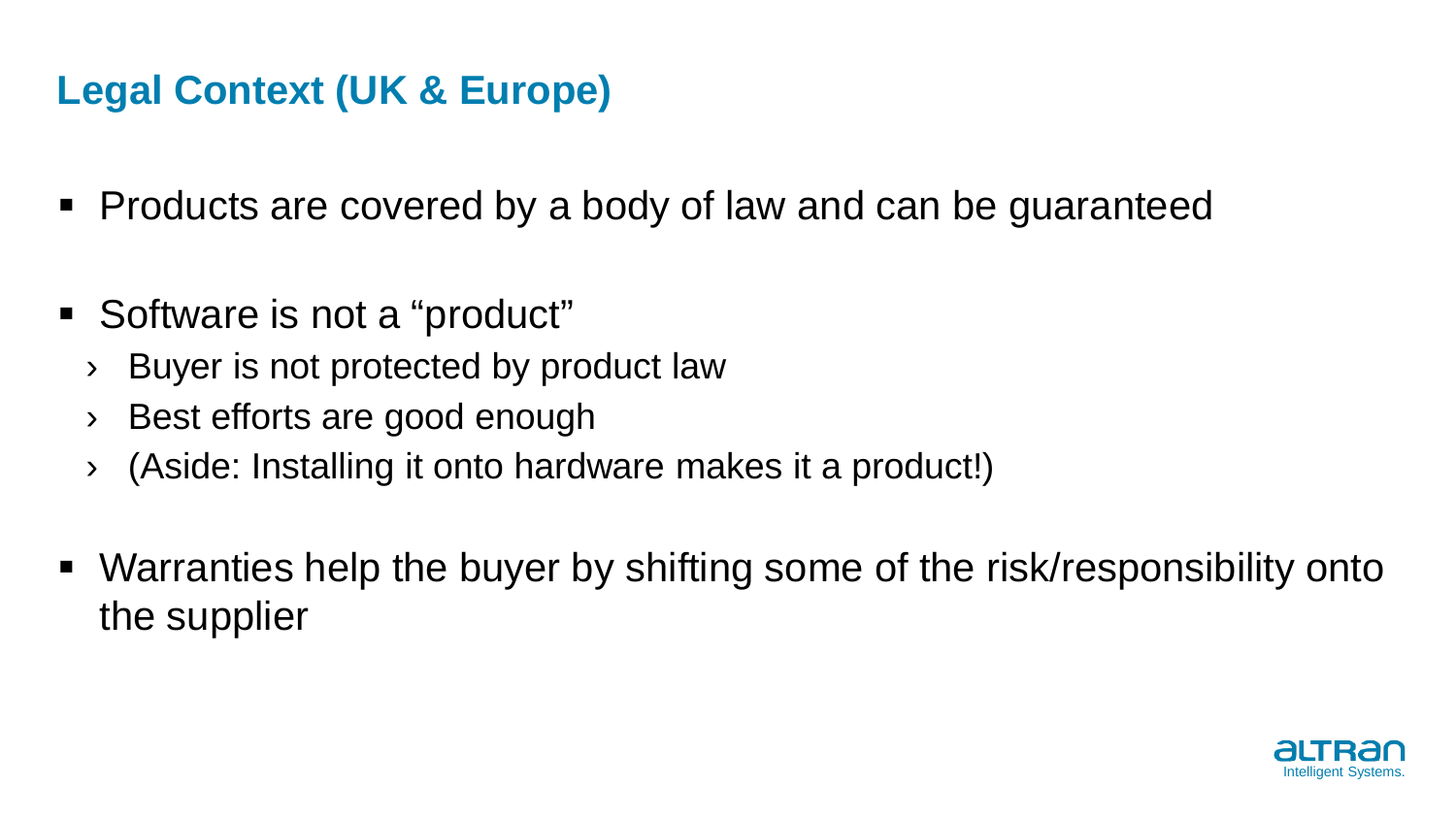### **Warranties**

- Altran believe SPARK/Correctness-by-Construction is better & cheaper
- $\blacksquare$  How do we share this benefit?..
- One way is to use a warranty
- Both parties need to buy-in to get the benefit: an agreed specification
- Warranties give the customer assurance on what they are buying guaranteed quality from day one
- This gives us a USP: as far as we know our warranties are unique in the world of bespoke software

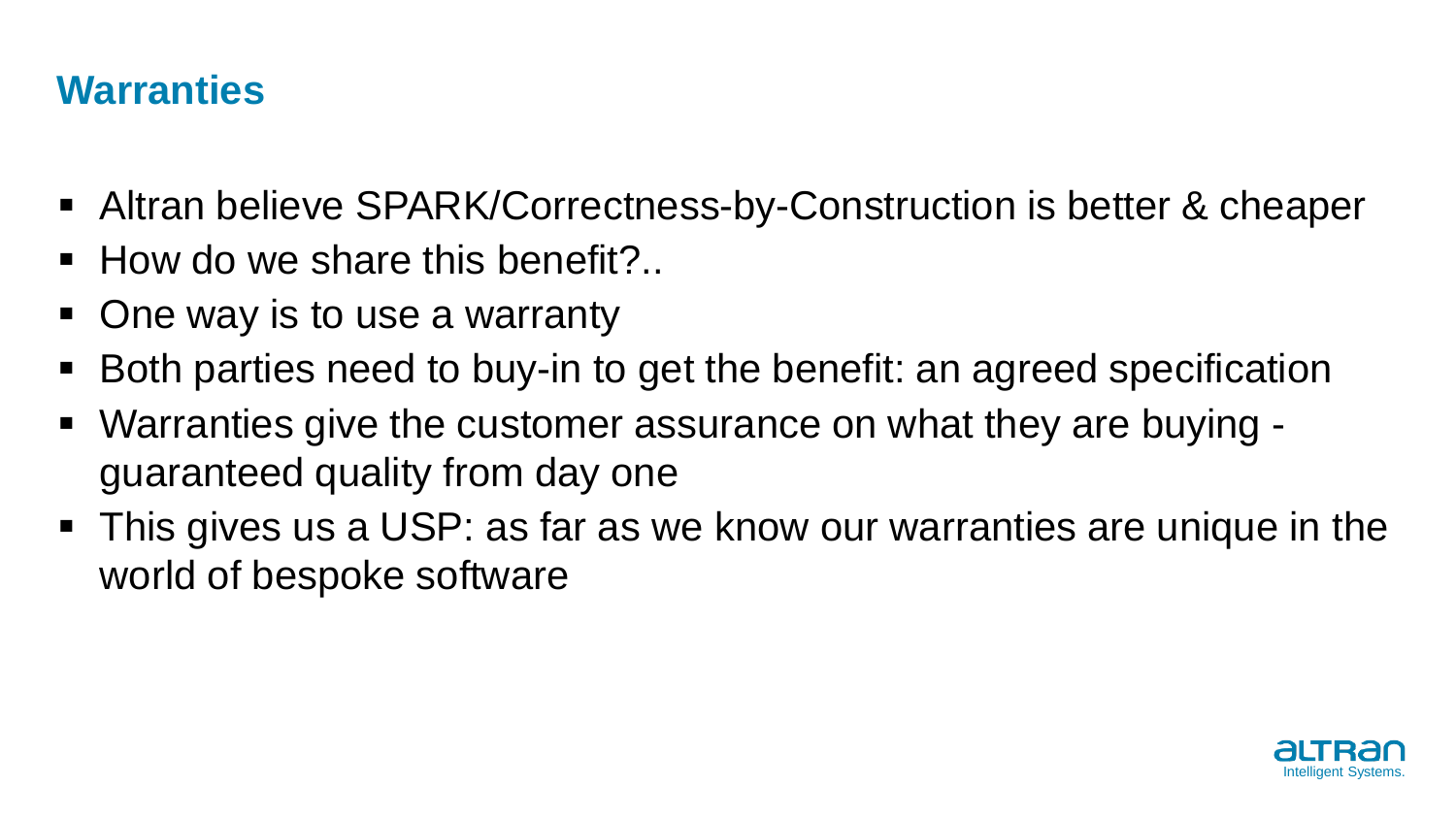### **Warranty Terms & History**

- Typically 3-5 years
- Covers fixing software but not consequential costs
	- › Because these are not under our control
- Three levels of fault types vs. service levels (eg. low->include in next build)
- There is no discount for not having the warranty: our development processes are tried and trusted!
- Warranties on majority of previous software projects
- Warranty claims? Yes: 3 in 20+ years (of which one cosmetic)

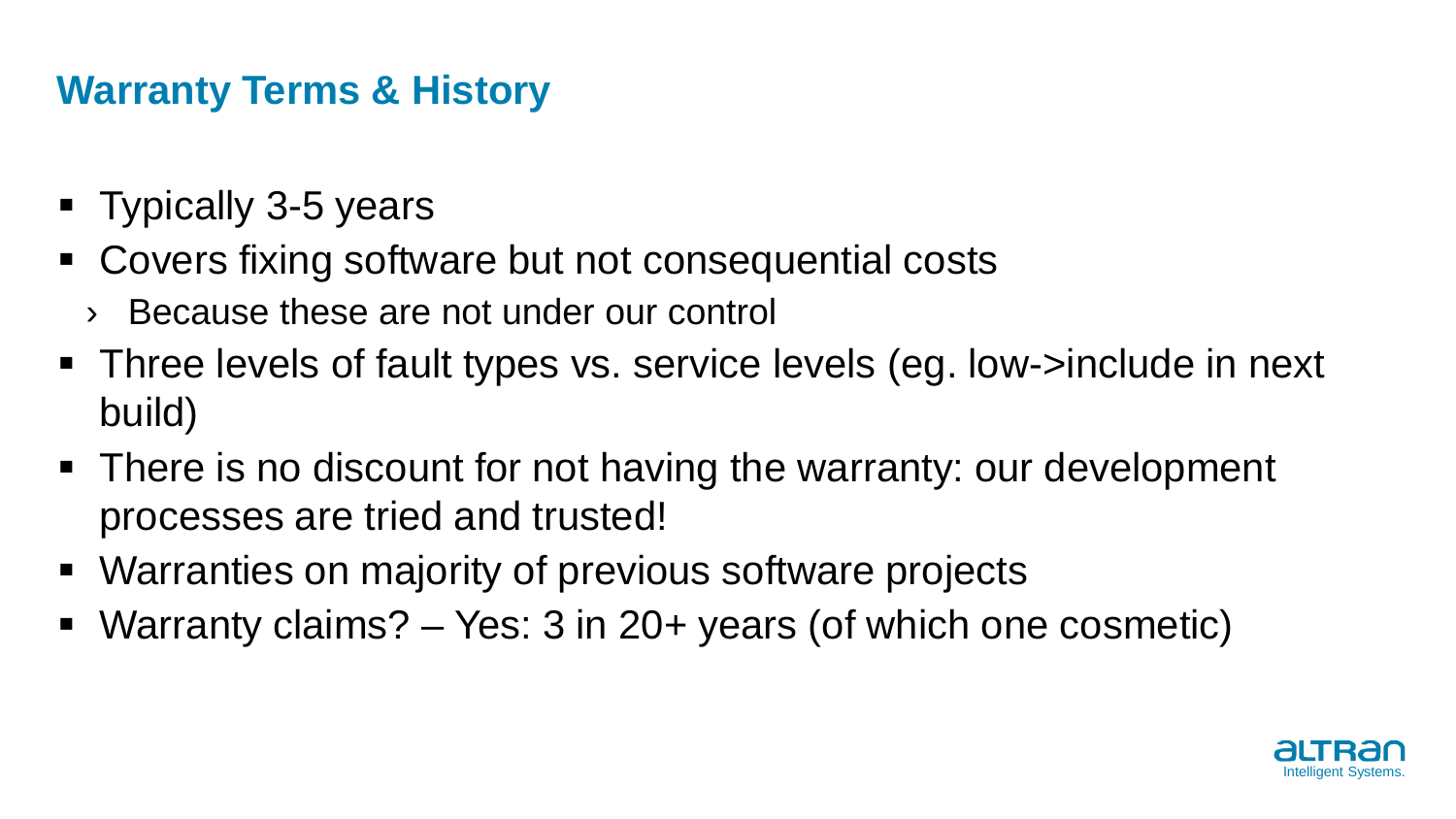### **Conclusions**

- SPARK is a powerful verification toolbox, but it can be daunting to new adopters
- The SPARK Assurance Levels framework helps new users navigate through the choices – as demonstrated by Thales
- We have validated the framework against 20+ year history of application by Altran & other users
- **Engineering benefits of SPARK are well documented**
- The hidden benefit for a service provider such as Altran is the commercial differentiation it gives us, manifest through software warranties

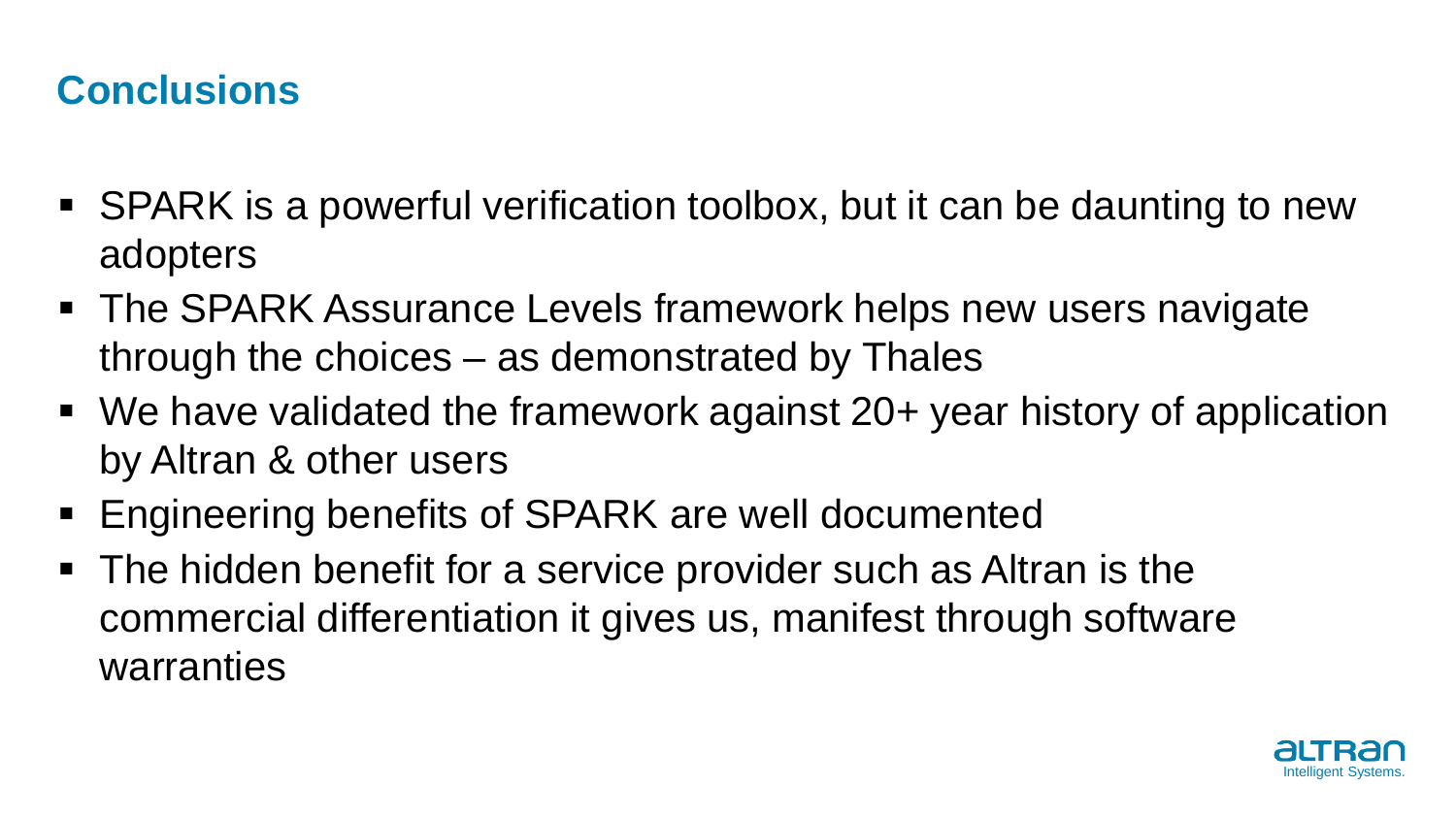### **References**

- **-** [1] Implementation guidance for the adoption of SPARK, AdaCore & Thales, Release 1.0 [https://www.adacore.com/books/implementation](https://www.adacore.com/books/implementation-guidance-spark)[guidance-spark](https://www.adacore.com/books/implementation-guidance-spark)
- [2] Climbing the Software Assurance Ladder Practical Formal Verification for Reliable Software, Dross et al., AVoCS 2018
- [3] Martin Croxford and James Sutton. Breaking through the V & V bottleneck. In Ada Europe 1995, volume 1031. LNCS, 1996.
- [4] Steve King, Jonathan Hammond, Roderick Chapman, and Andy Pryor. Is proof more cost-effective than testing? Software Engineering, IEEE Transactions on, 26(8):675–686, 2000.